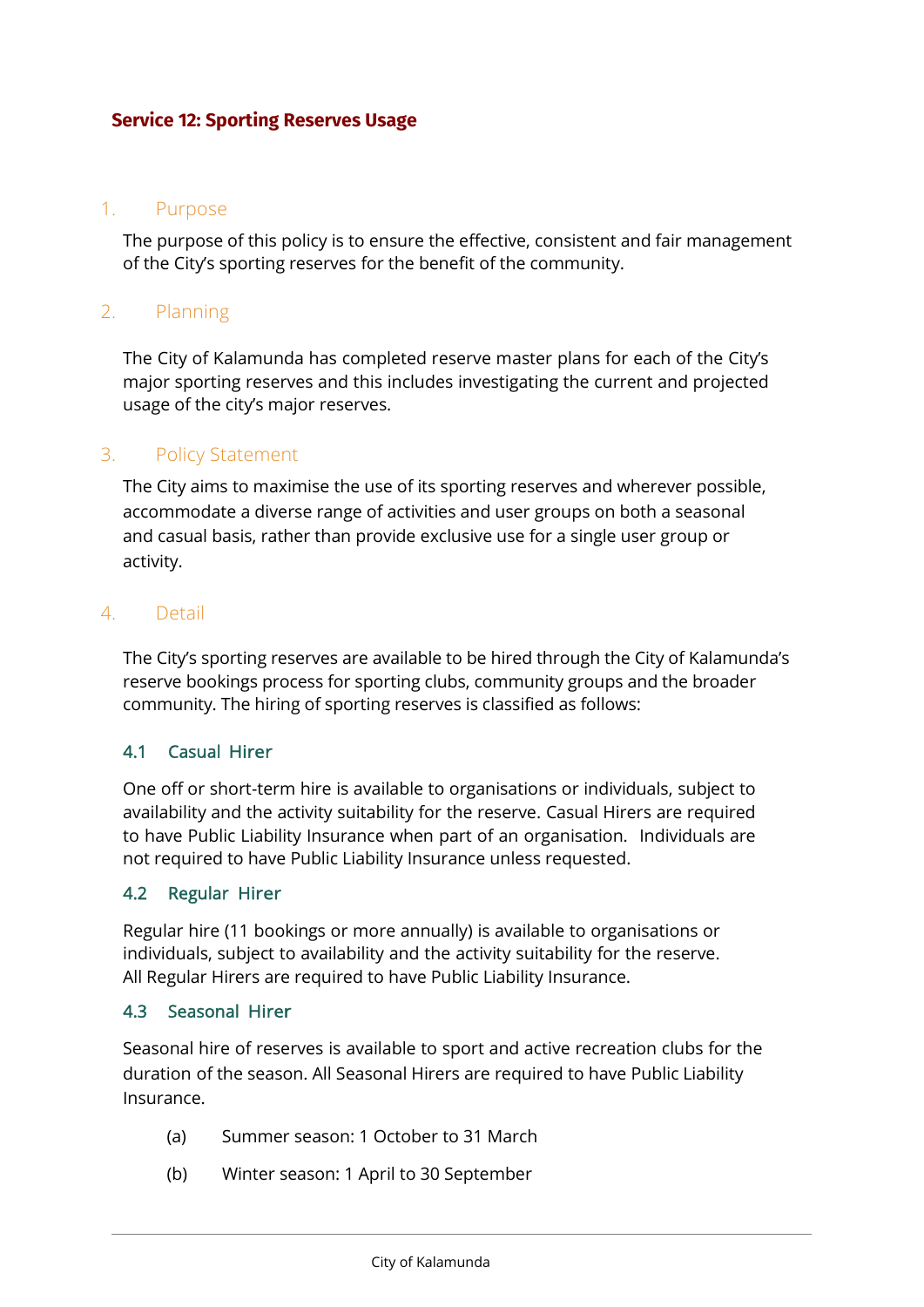Preference will be given to Seasonal Hirers who have previously accessed the reserve, subject to the activity suitability.

Casual/regular or seasonal hirers cannot sub-lease the reserve to a third party.

All booking enquiries, whether for a casual, seasonal or regular hire from either a local or external user, must be managed and processed through the City of Kalamunda.

A two-week reserve maintenance program is scheduled between seasons. Reserves may not be available for this period by any Hirers with consideration given to the nature of use and the expected wear and tear on the reserve, and the recognised maximum usage amount of 25 hours per week.

Applications for use outside of a sports 'regular season' will only be accepted and subject to change in consideration of the 'in season' club requirements.

### 4.4 Application to Hire

Any request for hire of a reserve will be referred to the Community Development Department. Applications must be received at least two weeks prior to the booking. The minimum time for any booking is one (1) hour.

Once an application is received a two-week processing time is required to process and confirm or decline the request. All applicants will be notified in writing the outcome of the application. The City reserves the right to decline or refuse hire of its reserves.

In addition, the City reserves the right to request an Event Application Form to assess the impact on the surrounding community.

### 4.5 Fees and Charges

A schedule of Fees and Charges applicable to reserves is determined annually through Council's budget process in accordance with the Local Government Act 1995 Section 6.16 (Imposition of Fees and Charges) and Section 6.17 (Setting Fees and Charges).

Use of reserves by juniors that play for City of Kalamunda Clubs (under 18 years of age) will be subsidised 100%.

### 4.6 Non-Compliance of Conditions of Hire

The City reserves the right to cancel any booking where it has been determined that the Hirer has either breached the Conditions of Hire, has outstanding hire fees for 120 days or more, or when the Hirer has accessed the reserve outside of allocated hire times without prior permission.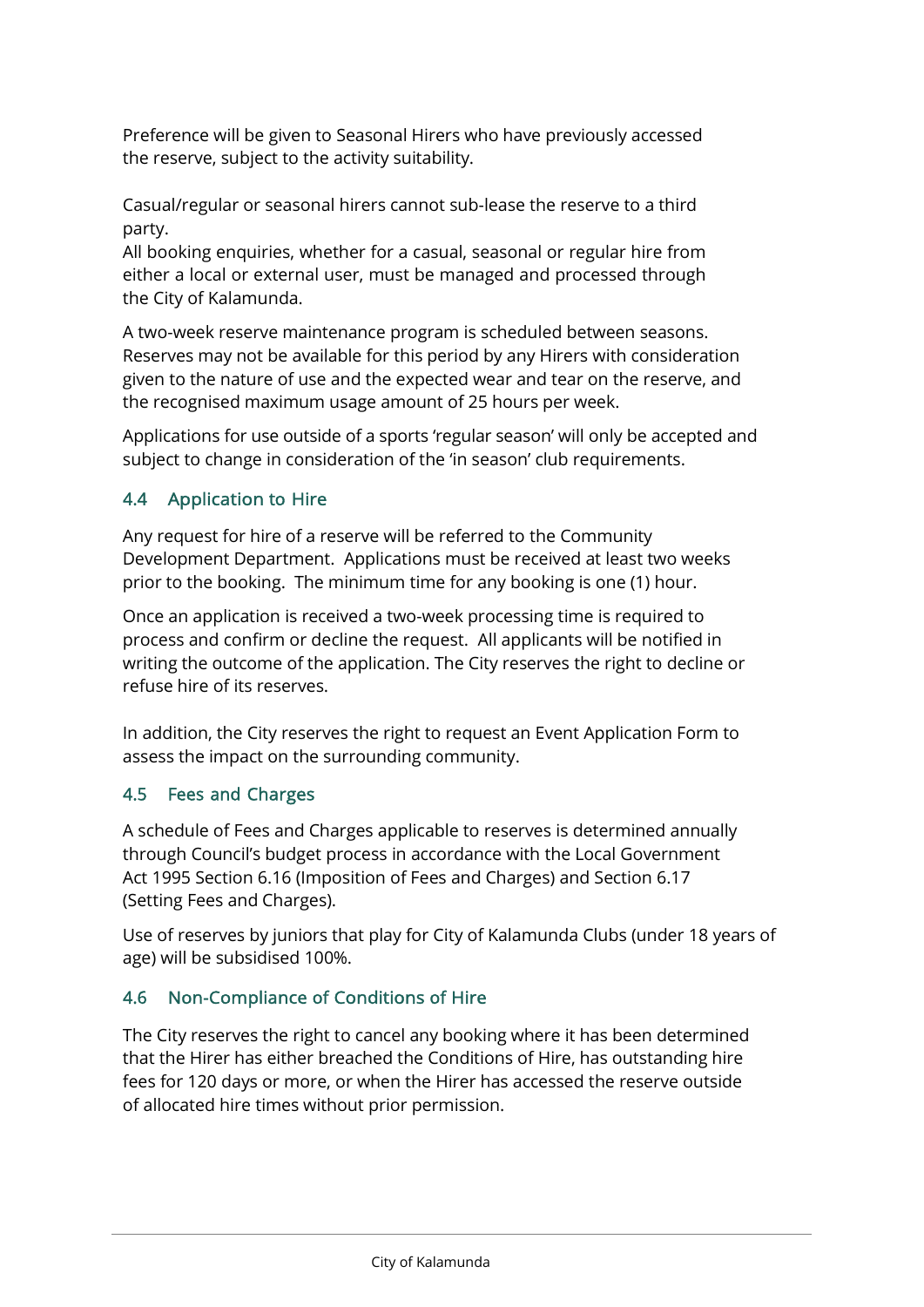In exercising its rights, the City will:

(a) Issue a first warning in writing to the Hirer in regard to the non-

compliance/s.

(b) Suspend use for a period of up to one month in the event of a second non -

compliance.

(c) Cancel use in the event of a third non-compliance.

The Hirer will have the right of appeal in accordance to the Local Government Property Local Law.

# 4.7 Allocation of Shared Space

Where a reserve must accommodate multiple user groups, requests from clubs will be considered by the City on a seasonal basis and allocations will be determined based upon demand, times/days required in addition to exceptional circumstances.

# 5. Community Consultation

The community, through sporting clubs are consulted annually as part of the bookings process and seasonal user group meetings.

### 6. Governance

This policy will be governed by the Local Government Act 1995 Section 6.16 (Imposition of Fees and Charges) and Section 6.17 (Setting Fees and Charges).

### 7. Measures of Success

City is able to maximise the availability of sports space for City of Kalamunda sporting clubs and the community.

# 8. Definitions

"Regular Season" is defined as the period of time when a sports main competition is played. This is as determined by, and aligned with, the Sports Governing body.

"In season" – the in-season club is defined as the club playing within its regular season.